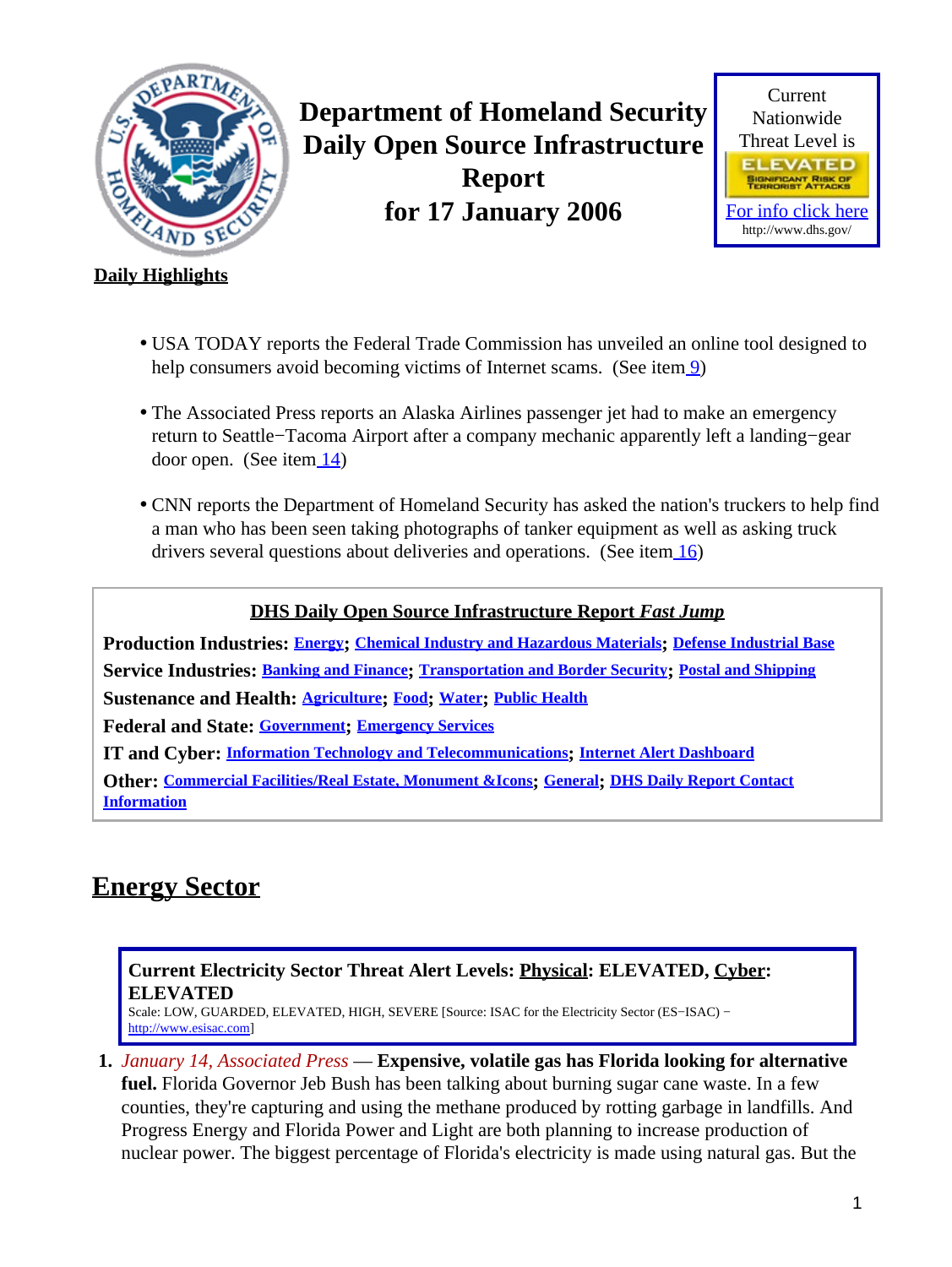shock of last year's huge run−up in prices, and the interruption of the gas supply after Hurricane Katrina has Bush and other state officials urgently trying to find different ways to make electricity. Bush said the price increases, which were spurred by worldwide demand but exacerbated by hurricanes that disrupted production in the Gulf of Mexico, made it clear the state needs to rely on it less. "We need diversity of supply," Bush said last month addressing an energy summit on the future of Florida's electric supply. Bush said conservation is a key part of the solution too, and is doing what he can. Last year he ordered state buildings to dim the lights and turn down the air conditioning to help save electricity. He's also proposing incentives for alternative fuel production.

Source[: http://www.sun−sentinel.com/news/local/southflorida/sfl−flor](http://www.sun-sentinel.com/news/local/southflorida/sfl-floridaenergyfuture-jan14,0,4710995.story?coll=sfla-home-headlines) [idaenergyfuture−jan14,0,4710995.story?coll=sfla−home−headlin es](http://www.sun-sentinel.com/news/local/southflorida/sfl-floridaenergyfuture-jan14,0,4710995.story?coll=sfla-home-headlines)

**2.** *January 14, Associated Press* — **Oil prices fall, markets fret about Iran.** Crude oil futures fell marginally on Friday, January 13, ending the week slightly lower as above−normal temperatures in parts of the U.S. helped ease supply concerns. But the market remained worried about oil−rich Iran, which threatened to block inspections of its nuclear sites if confronted by the United Nations Security Council. Also on Friday, Iran, the world's fourth−largest oil producer, vowed to end all voluntary cooperation with the UN nuclear watchdog if it is referred to the Security Council for possible sanctions over its controversial nuclear program. Balmy weather in the U.S. Northeast, a key heating oil market, helped offset those geopolitical concerns. Heating oil and natural gas prices have been under pressure due to U.S. government reports hinting at weak demand last week. The latest federal data show that 18 percent of daily natural gas production in the Gulf of Mexico remains shut, and that 26 percent of daily oil output is still down.

Source[: http://www.casperstartribune.net/articles/2006/01/14/ap/busi ness/d8f40fao4.txt](http://www.casperstartribune.net/articles/2006/01/14/ap/business/d8f40fao4.txt)

- **3.** *January 14, Baltimore Sun (MD)* — **Baltimore Company plans gas terminal.** Arlington, VA−based power supplier AES Corp. says it wants to build a \$400 million liquefied natural gas terminal on the site of the former Sparrows Point shipyard in Baltimore County, joining a nationwide push among power companies to increase gas imports in the face of domestic shortages and rising prices. The proposed project, which is still in preliminary discussions, would include a marine terminal, storage tanks and an 85−mile pipeline that would cost an additional \$200 million to \$250 million and connect to an existing natural gas distribution center in suburban Philadelphia. But AES will have to persuade environmentalists and Baltimore County residents to sign off on the plan at a time when similar projects have met with stiff resistance along the East Coast. Opponents in other communities have raised concerns such as tanker spills and terrorist attacks that could cause explosions and imperil nearby residents. Power companies have proposed to build 40 similar terminals in North America as the nation deals with a growing energy shortage that was highlighted when hurricanes last year cut off production in the Gulf of Mexico. It's estimated that about a dozen will be constructed. Source[: http://www.baltimoresun.com/business/bal−te.bz.lng14jan14,1,](http://www.baltimoresun.com/business/bal-te.bz.lng14jan14,1,4505880.story?coll=bal-home-headlines&ctrack=1&cset=true) [4505880.story?coll=bal−home−headlines&ctrack=1&cset=true](http://www.baltimoresun.com/business/bal-te.bz.lng14jan14,1,4505880.story?coll=bal-home-headlines&ctrack=1&cset=true)
- **4.** *January 12, Energy Central News* — **California PUC approves nation's biggest solar program.** The California Public Utilities Commission (CPUC) on Thursday, January 12, approved the California Solar Initiative, a program to install 3,000 megawatts of solar on California homes, businesses, farms, schools and public facilities over 11 years. The initiative is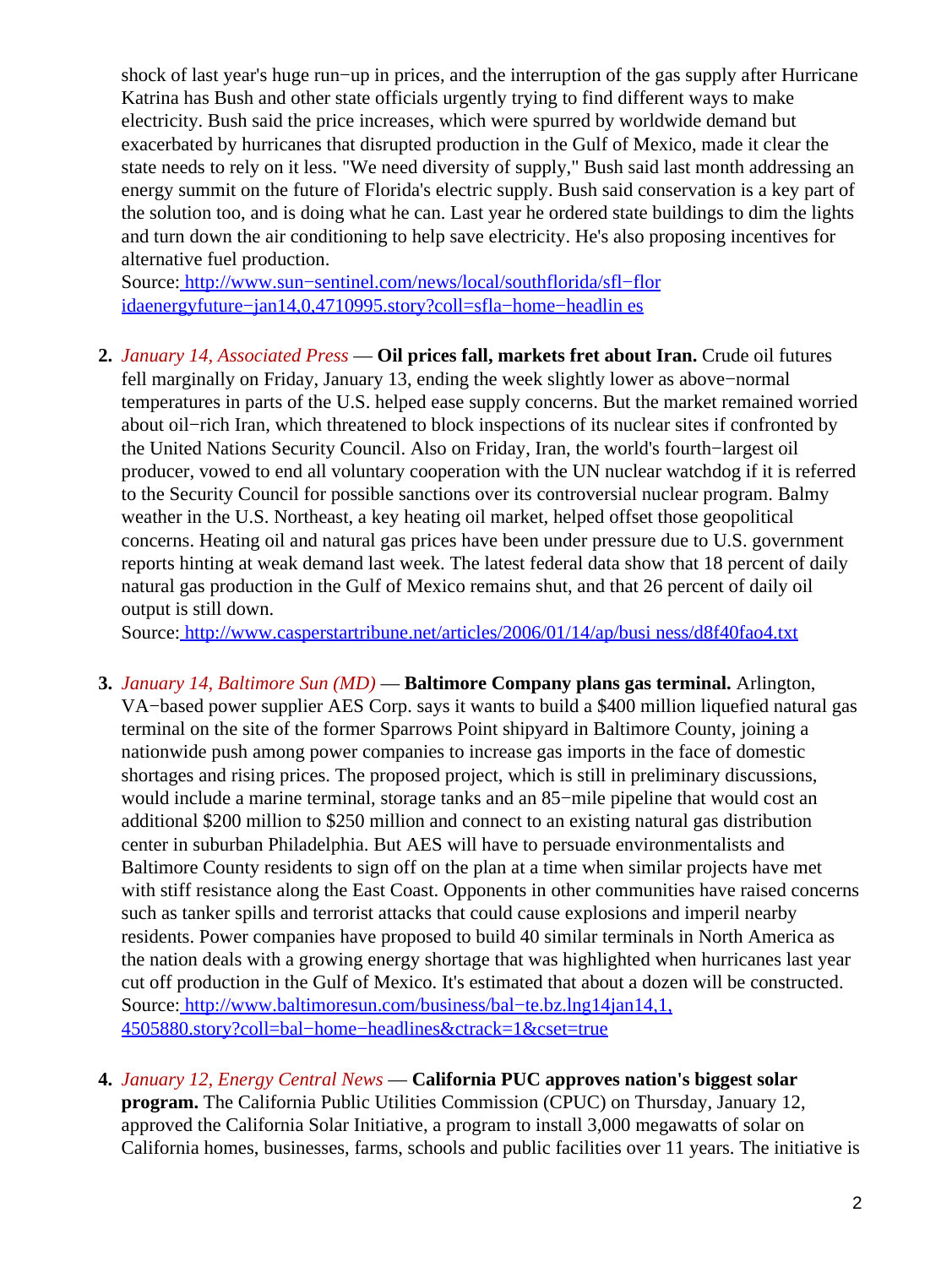the nation's largest solar power investment, designed to make solar power mainstream and affordable. It will add clean energy to the state's peak demand resources, reduce risk by diversifying the state's energy portfolio, and establish a world−class solar market in California. The California Solar Initiative creates 11 years of funding for consumer rebates. The CPUC will provide \$2.8 billion in customer incentives for solar projects on existing residential buildings, as well as all public buildings, industrial facilities, businesses, and agricultural facilities. The historic initiative will provide the power equivalent of six large natural−gas fired power plants, while reducing the need for costly updates to California's congested electric grid. According to a staff report prepared by the CPUC in the summer of 2005, the state's investment in solar power will save California ratepayers billions of dollars net of incentives over system lifetimes. These energy savings come at a critical time for California consumers, as record−level natural gas prices continue to add to citizens' heating and electric bills. Source[: http://www.energycentral.com/centers/news/daily/article.cfm? aid=6232425](http://www.energycentral.com/centers/news/daily/article.cfm?aid=6232425)

[[Return to top](#page-0-1)]

# <span id="page-2-0"></span>**Chemical Industry and Hazardous Materials Sector**

Nothing to report. [[Return to top](#page-0-1)]

# <span id="page-2-1"></span>**Defense Industrial Base Sector**

- **5.** *January 13, Washington Post* — **Army ends Lockheed contract for new spy plane.** The Army canceled its contract for a new spy plane Thursday, January 12, after the Lockheed Martin Corp. program developed technical problems that military officials determined were too expensive to fix. Bethesda, MD−based Lockheed, the nation's largest defense contractor, spent months trying to save the plane, known as the Aerial Common Sensor, which was supposed to detect enemy signals and track enemy troop movements from 37,000 feet in the air. But Lockheed struggled to fit all of the required technology on the aircraft it picked for the job. "After carefully evaluating Lockheed's proposals [to save the program], we decided that the prudent course of action at this time was to terminate the contract," Claude M. Bolton, the Army's acquisition chief, said in a written statement. In a letter to Congress, the Army said it would open a new competition for the plane in 2009. The Pentagon will begin a six−month study of its intelligence, surveillance and reconnaissance aircraft, the Army letter to Congress said. The planes that the Aerial Common Sensor was to replace, the Army's Guardrail Common Sensor and Airborne Reconnaissance Low and the Navy's EP−3E, will continue to operate. Source[: http://www.washingtonpost.com/wp−dyn/content/article/2006/01](http://www.washingtonpost.com/wp-dyn/content/article/2006/01/12/AR2006011201536.html) [/12/AR2006011201536.html](http://www.washingtonpost.com/wp-dyn/content/article/2006/01/12/AR2006011201536.html)
- **6.** *January 09, Journal of Net−Centric Warfare* — **U.S. Congress asserts oversight of FCS program, trims budget.** U.S. lawmakers have asserted much greater oversight into the Army's mammoth Future Combat Systems (FCS), demanded better reporting on the program's progress and trimmed \$240 million from the service's \$3.4 billion request for the program in 2006. The cut was a compromise between the Senate, which wanted to fully fund the program, and the House, which sought to cut \$400 million. The changes will become law with the expected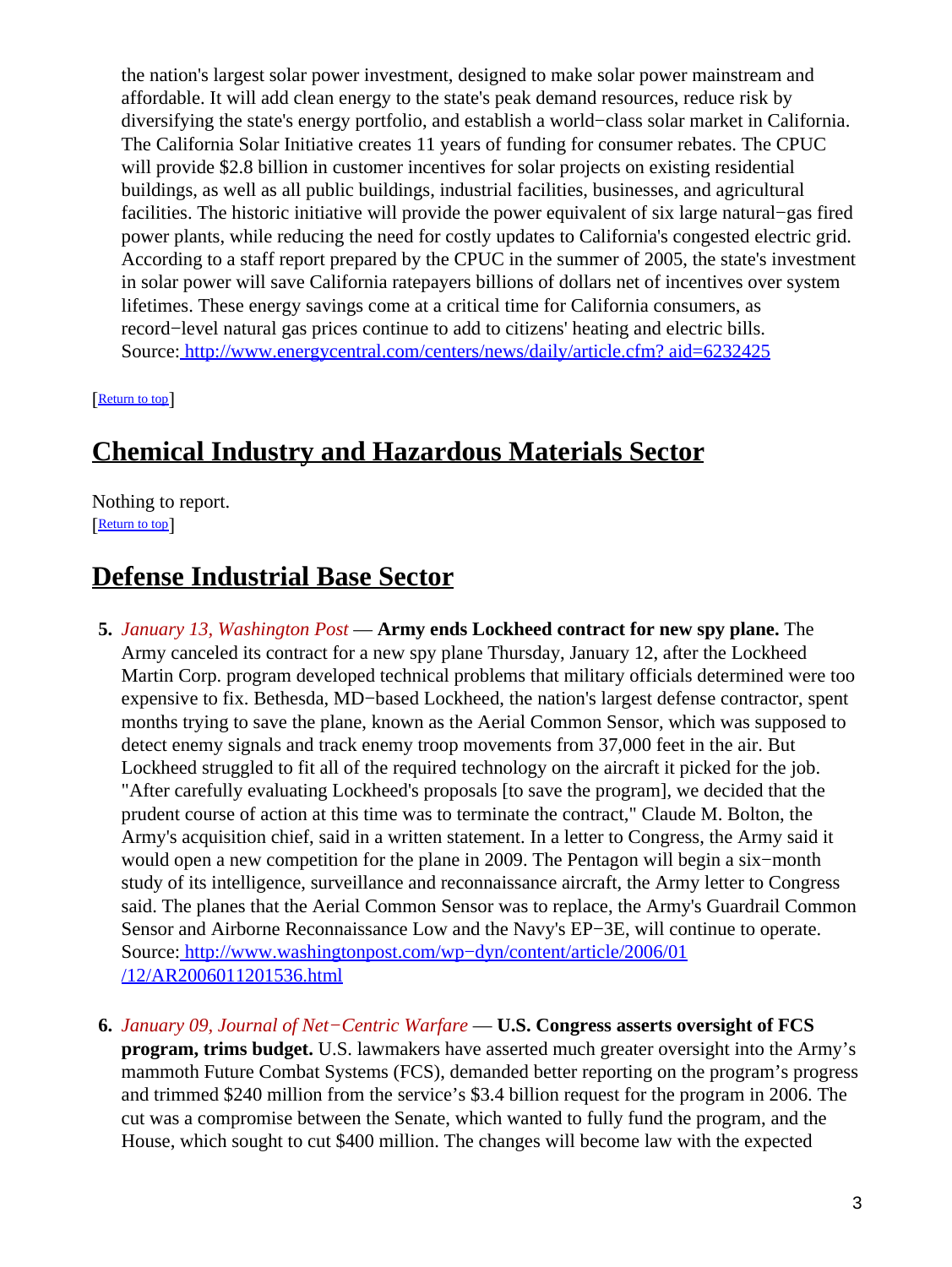signing of the 2006 Defense Authorization Act. Launched in 1999, the \$161 billion FCS is history's most expensive land−warfare program. The Army has argued that FCS should be funded by a single pool of money, which service leaders distribute among various program elements. But Congress, never fully convinced of FCS' value for money, has balked as projected costs rose from the Army's initial estimate of \$92 billion. Lawmakers said the Government Accountability Office now must provide annual reports on how well FCS is meeting its original goals and current and future budget requests. The authorization bill directs that in 2008, FCS must be broken up into six separate program elements: Manned Ground Vehicles; Systems of Systems Engineering and Program Management; Reconnaissance Platforms and Sensors; Unmanned Ground Vehicles; Unattended Sensors; and Sustainment. Source[: http://www.isrjournal.com/story.php?F=1457751](http://www.isrjournal.com/story.php?F=1457751)

#### [[Return to top](#page-0-1)]

## <span id="page-3-1"></span>**Banking and Finance Sector**

**7.** *January 13, CNET News* — **UK banks off the hook for Indian data breach.** British banks will not face any action over an alleged data breach in an Indian call center last year, the UK's data protection watchdog has said. In the breach, an undercover newspaper reporter was allegedly able to buy the bank account, credit card, passport and driving license details of 1,000 British bank customers for just \$7.50 each from a New Delhi call center worker who was said to have promised to supply confidential data from 200,000 accounts per month. The Information Commissioner (IC), the UK's data protection agency, warned at the time that the banks could face prosecution for a criminal breach of the country's Data Protection Act. But the IC said on Friday, January 13, that it will not be taking action against any of the banks involved in the newspaper sting. Following an investigation, there was no evidence that any personal information was compromised, it said.

Source[: http://news.com.com/U.K.+banks+off+the+hook+for+Indian+data+](http://news.com.com/U.K.+banks+off+the+hook+for+Indian+data+breach/2100-1029_3-6027073.html?tag=cd.top) [breach/2100−1029\\_3−6027073.html?tag=cd.top](http://news.com.com/U.K.+banks+off+the+hook+for+Indian+data+breach/2100-1029_3-6027073.html?tag=cd.top)

**8.** *January 12, IDG News* — **FBI warns of mining accident e−mail scam.** The U.S. Federal Bureau of Investigations (FBI) is warning Internet users to be on the look out for a fraudulent e−mail soliciting money for a survivor of a mine accident in the U.S. last week. The e−mail purports to be written by a doctor at the hospital where the miner is being treated and describes the condition of the survivor and the financial assistance that is needed for a full recovery. "The FBI takes these matters seriously and is working with other law enforcement and private industry partners to identify the person(s) responsible," the agency said in a statement on Wednesday, January 11. "Anyone who has received an e−mail of this nature is asked to contact the FBI's Internet Crime Complaint Center via the Website at www.ic3.gov." The bureau also repeated its standard advice to refrain from opening or responding to unsolicited e−mails and to verify thoroughly any requests for money or personal information received via e−mail before responding.

Source[: http://www.networkworld.com/news/2006/011106−mining−accident .html](http://www.networkworld.com/news/2006/011106-mining-accident.html)

<span id="page-3-0"></span>**9.** *January 10, USA TODAY* — **Federal Trade Commission launches site to fight cybercrime.** Responding to the rising cybercrime threat, the Federal Trade Commission (FTC) on Tuesday, January 10, unveiled an online tool designed to help consumers avoid becoming victims of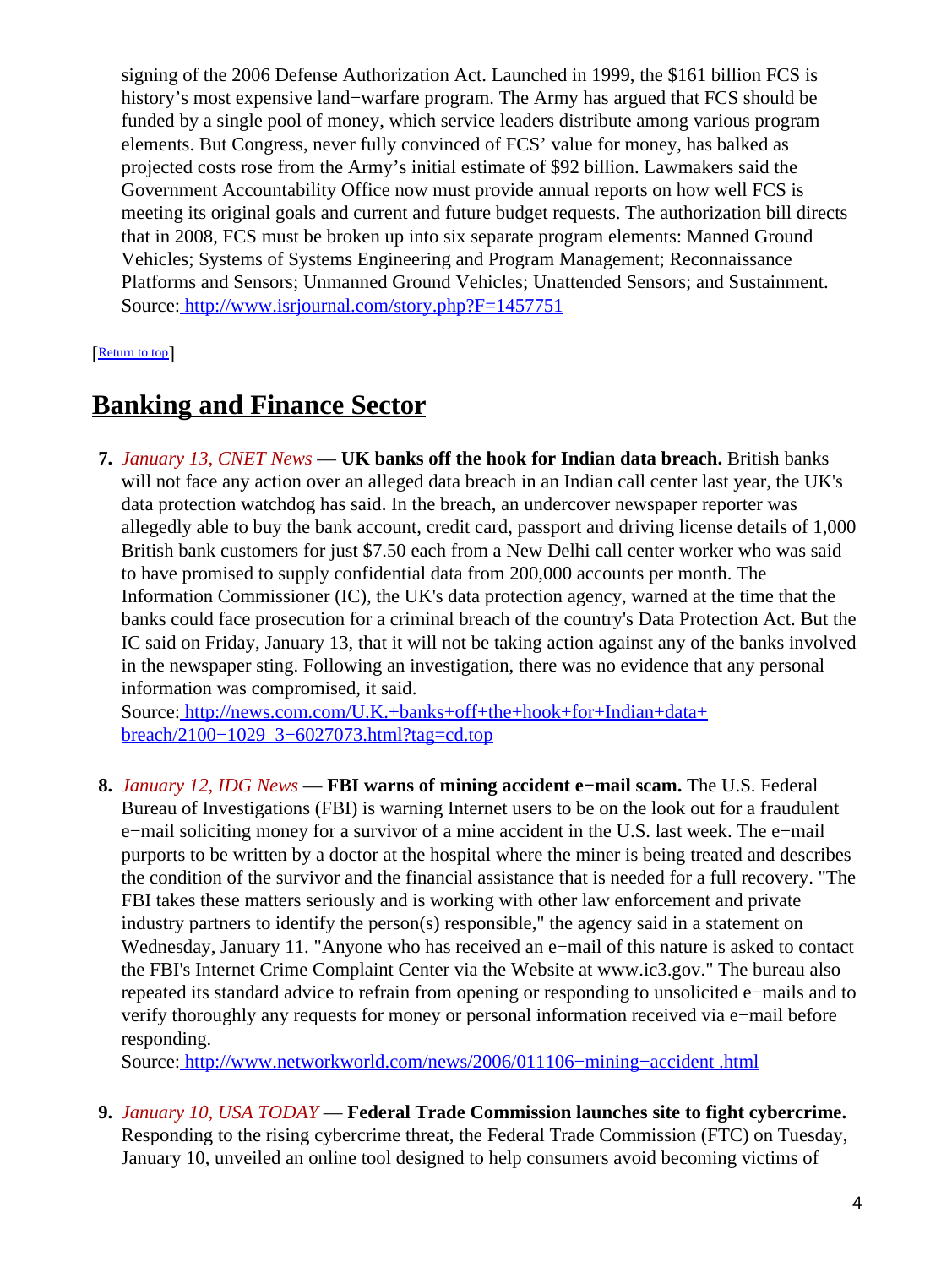Internet scams. At the Website, consumers can take interactive quizzes designed to enlighten them about ID theft, phishing, spam and online−shopping scams. If the user selects a wrong answer, the program explains why that particular misconception about Internet security can lead to trouble. Elsewhere on the site, consumers can find detailed guidance on how to monitor their credit histories, use effective passwords and recover from identity theft. "We're trying to make the information as accessible as possible, with tips so people can take action," said Nat Wood, the FTC's assistant director for consumer and business education. The education push comes as the tide of cybercrime continues to rise. Five federal agencies and 13 private organizations partnered to sponsor the OnGuard Online Website. Information on the site is not copyrighted, and the FTC encourages companies and other organizations to download and widely disseminate the information.

Website[: http://www.onguardonline.gov](http://www.onguardonline.gov)

Source[: http://www.usatoday.com/money/perfi/general/2006−01−10−ftc−u sat\\_x.htm](http://www.usatoday.com/money/perfi/general/2006-01-10-ftc-usat_x.htm)

[[Return to top](#page-0-1)]

## <span id="page-4-0"></span>**Transportation and Border Security Sector**

**10.** *January 16, Associated Press* — **Suspicious item prompts evacuation of section of San Francisco terminal.** Part of a San Francisco International Airport terminal was evacuated for several hours Sunday, January 15, after a suspicious item was found in a piece of luggage, officials said. A baggage screener in the American Airlines section of Terminal 3 "noticed a suspicious item" in a passenger's carryon bag shortly before 1 p.m. PST said airport spokesperson Mike McCarron. Authorities would not say what exactly was found in the bag, but San Francisco police Lt. Bill Darr said, "there were items, articles inside the carryon luggage that did resemble components of a possible device." Authorities later found that there were no explosives in the bag, said airport duty manager Bob Schneider. Two men and a woman connected to the luggage were held for questioning and later released, authorities said. The immediate area around the security checkpoint was evacuated and at least seven afternoon flights were delayed as a bomb squad investigated, Schneider said.

Source[: http://www.usatoday.com/travel/news/2006−01−16−sfo−evac\\_x.ht m](http://www.usatoday.com/travel/news/2006-01-16-sfo-evac_x.htm)

**11.** *January 16, Associated Press* — **Plane makes emergency landing in Philadelphia.** A US Airways plane was forced to shut down one of its two engines and make an emergency landing at Philadelphia International Airport on Sunday, January 15, authorities said. Flight 4455, a twin−engine turboprop, declared an emergency about 20 minutes after taking off from the Philadelphia airport bound for Baltimore−Washington International Airport, US Airways spokesperson Carlo Bertolini said. "One of the engines was shut down," he said. The plane, carrying 48 passengers and three crewmembers, returned to Philadelphia, landed at about 4:50 p.m. EST, and was towed to the gate.

Source[: http://www.usatoday.com/travel/news/2006−01−16−philly−landin g\\_x.htm](http://www.usatoday.com/travel/news/2006-01-16-philly-landing_x.htm)

**12.** *January 15, Associated Press* — **Inspectors say questionable aircraft parts are okay.** Alaska Airlines inspectors in Seattle have found 15 cases of "dry" jackscrews on MD−80 series jets since March 2003. But in a report released Friday, January 13, by the airline, the Federal Aviation Administration (FAA) said a dry jackscrew does not necessarily indicate that it is unsafe or has not been properly lubricated. The FAA report found "no safety issues" and said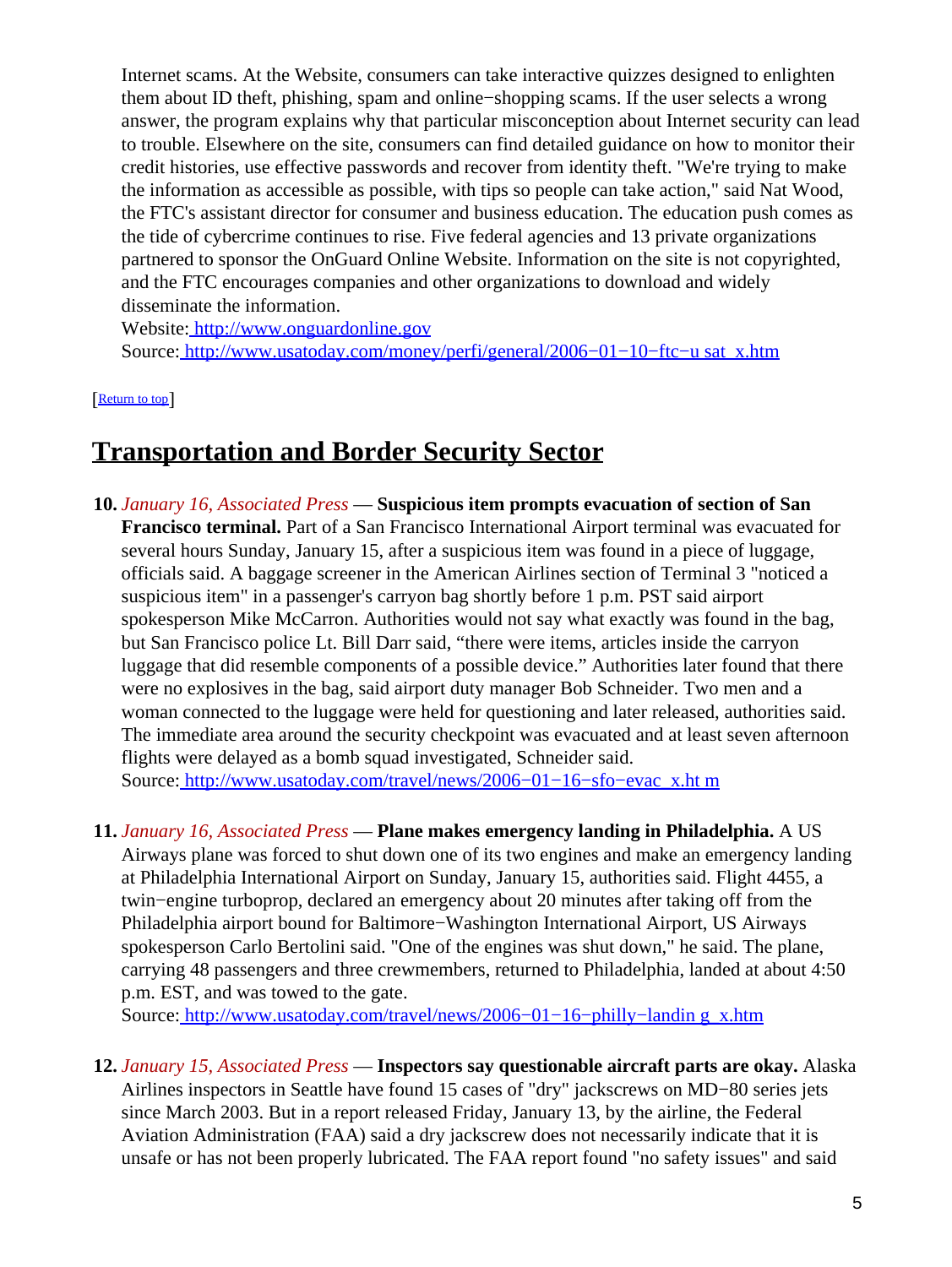the "overall risk for jackscrews is low." The two−foot−long jackscrew is a key component in the tail of the MD−80 series jet. It moves the horizontal stabilizer at the top of the jet's tail, helping to control the plane in flight. In January 2000, Alaska Airlines Flight 261 crashed off the coast of California when the jackscrew failed on a flight from Mexico to Seattle. After a long investigation the National Transportation Safety Board ruled that the jackscrew had not been lubricated. The board criticized Alaska for poor maintenance practices and the FAA for lack of oversight.

Source[: http://www.katu.com/news/story.asp?ID=82530](http://www.katu.com/news/story.asp?ID=82530)

**13.** *January 13, Reuters* — **U.S. airline pilots complaining more about fatigue.** A growing number of U.S. airline pilots are complaining about fatigue from longer work days brought on by crew schedule changes at airlines that have restructured, or continue to restructure in bankruptcy, the nation's top pilots' union said Thursday. The Air Line Pilots Association also said at least one airline, JetBlue Airways, is pressuring regulators for an exemption to federal limits on crew time, especially on long−haul flights. JetBlue says it would like more flexibility to improve quality of life for pilots, not for economic reasons. About half of JetBlue's 355 daily flights are long−haul service. The union represents aviators at the biggest airlines that have sought bankruptcy since 2002 −− United Airlines, US Airways, Northwest Airlines and Delta Air Lines as well as some smaller carriers. Regulations limit pilots to eight hours of flying time on domestic service in any 24−hour period. But actual work days negotiated in union contracts −− including flight preparation and airport down time −− were usually capped around 16 hours. In reality, thousands of ALPA pilots at struggling carriers worked less than 14 hours daily until their companies gutted contracts and sought more productivity in bankruptcy to compete better with nimble low−cost rivals.

Source[: http://www.usatoday.com/travel/news/2006−01−13−pilot−fatigue \\_x.htm](http://www.usatoday.com/travel/news/2006-01-13-pilot-fatigue_x.htm)

<span id="page-5-0"></span>**14.** *January 13, Associated Press* — **Landing−gear door left open on Alaska Airlines flight.** An Alaska Airlines passenger jet had to make an emergency return to Seattle−Tacoma International Airport after a company mechanic apparently left a landing−gear door open, the company has acknowledged. It happened on Wednesday afternoon, January 11, after the pilot of Flight 536 asked mechanics to fix a broken taxi landing light. The open door caused vibrations strong enough for passengers to take notice immediately after takeoff. The MD−80 jet landed safely at Sea−Tac at 4:36 p.m. PST, 16 minutes after it departed, Alaska spokesperson Amanda Tobin said. The landing−gear door on the MD−80 is normally closed. It opens briefly when the pilot retracts the landing gear after takeoff, and again when the pilot deploys the landing gear before the plane touches down. Port of Seattle fire trucks and emergency vehicles were standing by when the jet landed, at the pilot's request, airport spokesperson Bob Parker said. It's the latest in a string of incidents involving Alaska Airlines planes.

Source[: http://www.usatoday.com/travel/news/2006−01−13−alaska−air−in cident\\_x.htm](http://www.usatoday.com/travel/news/2006-01-13-alaska-air-incident_x.htm)

#### **15.** *January 13, Department of Homeland Security* — **E−Passport testing begins at San**

**Francisco International Airport.** A live test of e−Passports, that contain contactless chips with biographic and biometric information and the readers that are capable of reading these e−Passports, began January 15, 2006 at Terminal G at San Francisco International Airport (SFO). This test is a collaborative effort between the United States, Australia, New Zealand, and Singapore that will run through April 15, 2006. Participants include citizens of Australia and New Zealand who have been issued the new e−Passports, Singapore Airlines crew and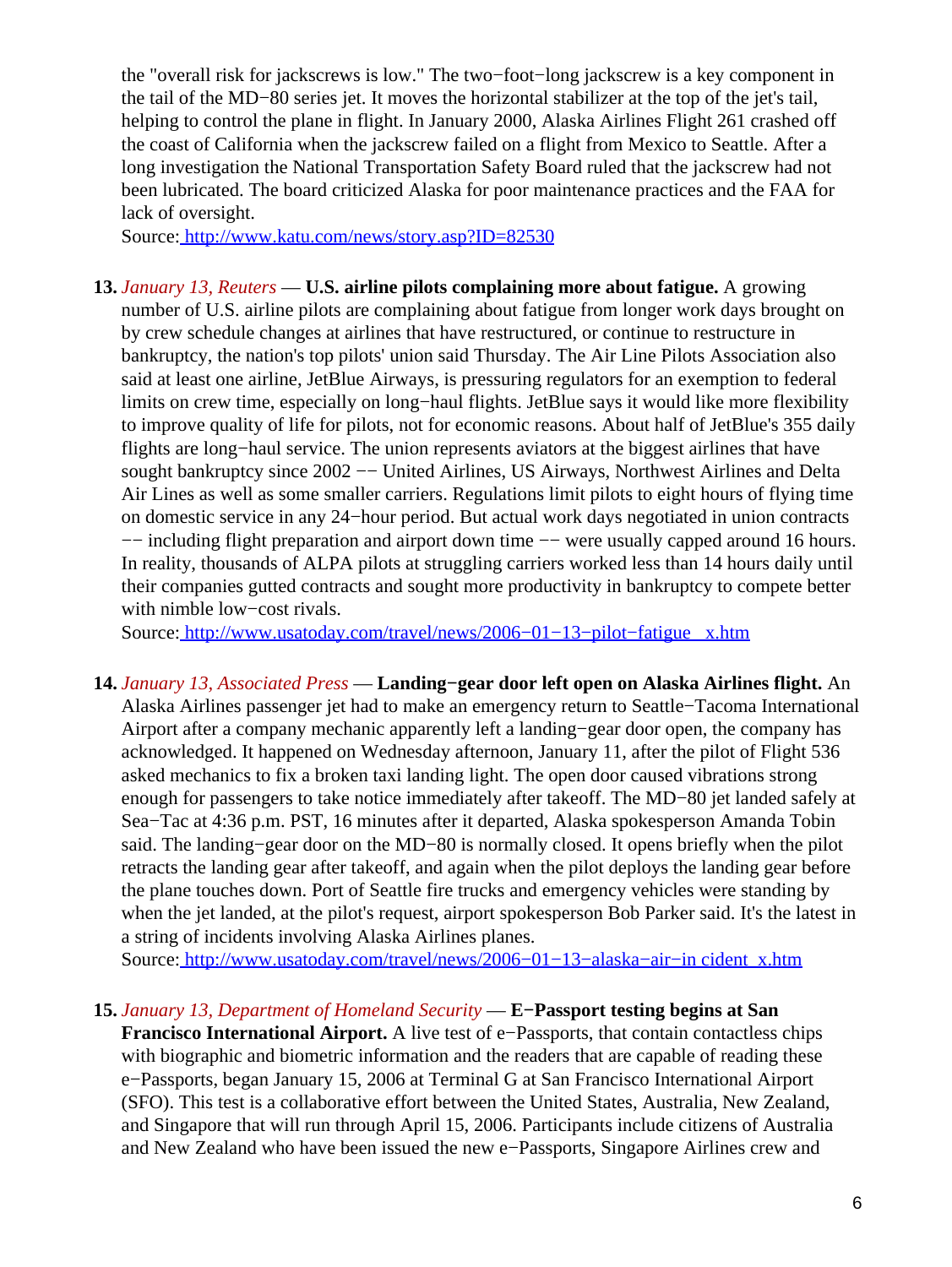officials holding trial e−Passports, and U.S. diplomatic and official e−Passport holders. The test will assess the operational impact of using new equipment and software to read and verify the information embedded in the e−Passports. Participants will present their e−Passports when arriving in the United States at SFO, at Changi Airport in Singapore, or at Sydney Airport in Australia. The e−Passport contains the holder's biographic information and a biometric identifier, in this case a digital photograph, embedded in a contactless chip set in the passport. The inspection process for those participating does not change. The goal of the live test is to gather information that can support countries around the world in their development and implementation of e−Passports that comply with International Civil Aviation Organization standards.

Source[: http://www.dhs.gov/dhspublic/display?content=5342](http://www.dhs.gov/dhspublic/display?content=5342)

<span id="page-6-0"></span>**16.** *January 12, CNN* — **Alert: Man photographed trucks, tankers.** The Department of Homeland Security has tapped the nation's truckers to help find a man who has been seen taking photographs of tanker equipment. On three separate occasions, the man also asked truck drivers several questions about deliveries and operations, according to the Highway Information Sharing and Analysis Center. "The individual in question is also reported to have videotaped tank truck operations and deliveries as well as taken photographs of tanker equipment," states the "Be on the Lookout," or BOLO, alert. "Law enforcement has requested assistance in ascertaining the identity or whereabouts of the person in question." Officials say the man has short, dark, wavy hair and a dark complexion. He is in his early 50s, and truckers who have spoken to him say it sounds like English is his second language. The alert describes three incidents that raised concern: one in Fort Myers, FL, in April; another in Tampa, FL, in May; and another in Ringgold, GA, in 2004. The same man is believed to be involved in all three incidents. There have been similar, more recent incidents, but it's not clear whether they involve the same man. Though the BOLO request was made public this week, several bulletins have gone out to law enforcement officials in the last eight months. Source[: http://www.cnn.com/2006/US/01/12/trucker.lookout/index.html](http://www.cnn.com/2006/US/01/12/trucker.lookout/index.html)

[[Return to top](#page-0-1)]

# <span id="page-6-1"></span>**Postal and Shipping Sector**

Nothing to report. [[Return to top](#page-0-1)]

# <span id="page-6-2"></span>**Agriculture Sector**

**17.** *January 16, Wisconsin Ag Connection* — **Authorities investigating fence cutting at chronic wasting disease infected farm.** State wildlife officials are looking into why the perimeter fence was cut at a Portage, WI, deer farm, which was infected with chronic wasting disease (CWD) several years ago. According to the Wisconsin Department of Natural Resources (DNR), it is still unknown when the fence was cut or if any deer are missing at Buckhorn Flats near Almond. "This was not an accident. There was roughly a three−foot−square area of the woven wire fence cut and wired back to form an opening, " said DNR CWD Project Leader Alan Crossley. Crossley says DNR staff have begun shooting deer outside the fence Friday, January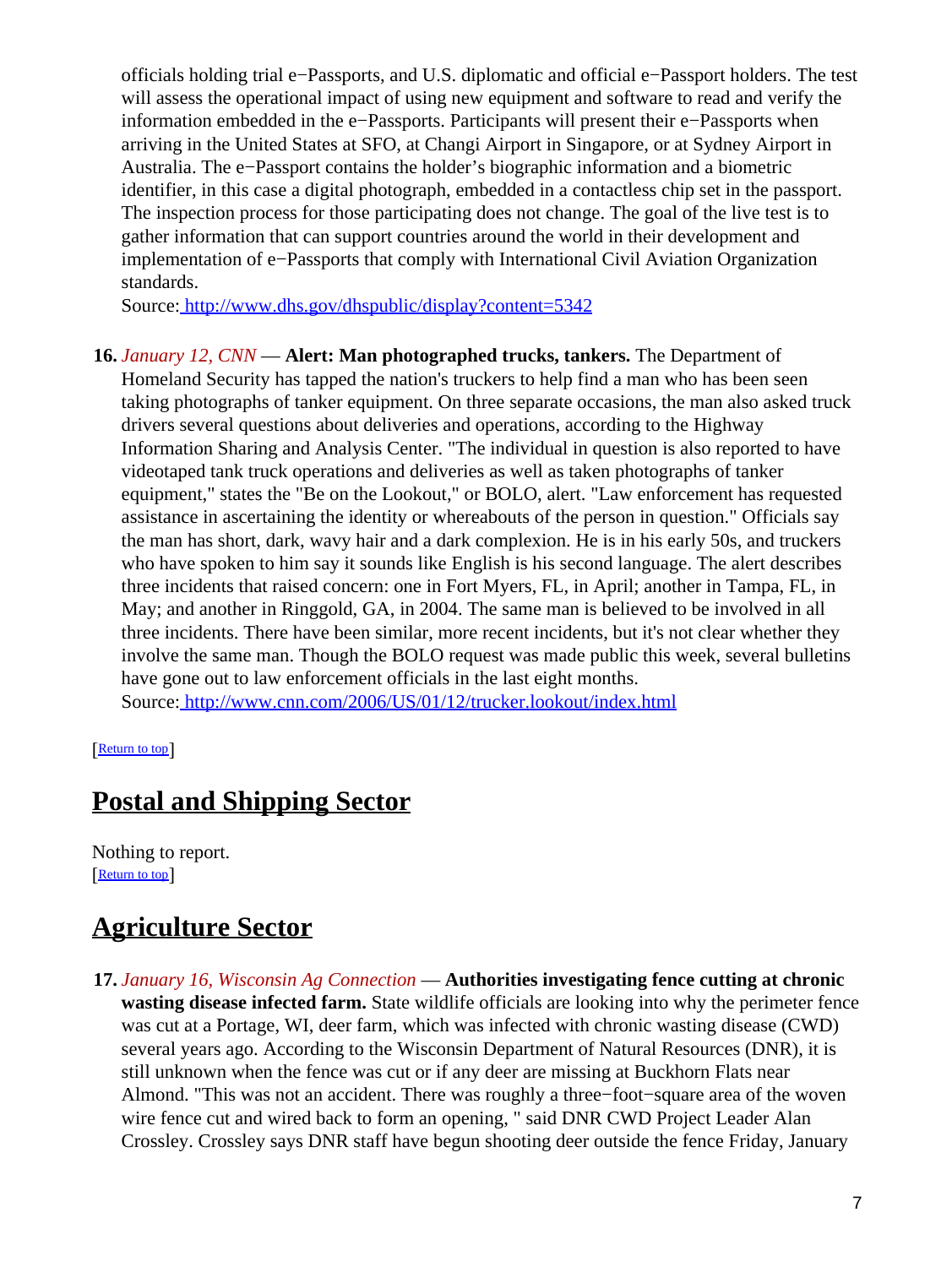13, which will be tested for CWD. About 40 bucks are in the hunting preserve, based on earlier statements from the owner. Deer in preserves roam free over a large fenced−in area, rather than being in pens, so it is difficult to get a detailed count. There are about 79 does, fawns, and yearling bucks fenced in smaller breeding pens on the farm. The fence around that area was not breached.

Source[: http://www.wisconsinagconnection.com/story−state.cfm?Id=54&y r=2006](http://www.wisconsinagconnection.com/story-state.cfm?Id=54&yr=2006)

- **18.** *January 15, Associated Press* — **Hawaii serves as world's biotech lab.** Since 1988, federal regulators have approved more than 10,600 applications to grow experimental biotech crops on 49,300 separate fields throughout the U.S. More of these are in Hawaii than any other state. Through the powers of biotechnology, low–nicotine tobacco, disease–resistant cotton, and soy immune to weed killer are grown there. Hawaii's genetically engineered corn projects outnumber even those grown in Iowa and Illinois. In many ways, the biotechnology debate in Hawaii is a microcosm of the global debate over biotechnology. There hasn't been a single allergic reaction or other health problem credibly connected to consuming biotech food. Still, many scientists do worry about the threats biotechnology poses to the environment, mainly through inadvertent cross−pollination with conventionally grown crops. The industry and its supporters point out that biotechnology is actually helping small farmers by reducing pesticide use. In Hawaii, several anti−biotech measures have been introduced recently in the Legislature mimicking laws in four California counties banning biotech, though none have passed so far. Source[: http://msnbc.msn.com/id/10841731/](http://msnbc.msn.com/id/10841731/)
- **19.** *January 13, Stop Soybean Rust Now* — **First soybean rust of year found in Alabama.** The first soybean rust of 2006 was detected on two kudzu patches in the city of Montgomery, AL, Thursday, January 12. Montgomery is approximately 125 miles north of the Florida Gulf Coast. According to Ed Sikora, professor and Extension plant pathologist with Auburn University, most of the two patches were dormant, but the remaining green foliage was infected with the disease. One patch was in a protected site on the north side of an underpass off of Interstate 85, while the other patch was hanging in a tree along a bluff of the Alabama River. This is the first report of soybean rust in Montgomery County. Soybean rust has been detected in 34 counties in Alabama since June 2005. There were 138 U.S. counties found to have soybean rust in calendar year 2005. This is the first reported U.S. rust find in the new year. Source[: http://www.stopsoybeanrust.com/viewStory.asp?StoryID=670](http://www.stopsoybeanrust.com/viewStory.asp?StoryID=670)

**20.** *January 13, U.S. Department of Agriculture* — **Funds awarded to sequence swine genome.**

U.S. Department of Agriculture (USDA) Secretary Mike Johanns announced Friday, January 13, that USDA is awarding \$10 million to the University of Illinois to obtain a draft sequence of the swine genome. "Pork is the major white meat consumed worldwide," Johanns said. "With more than 61 million pigs in the nation, the sequence of the pig genome will have a significant impact on U.S. agriculture." The two−year project will lead to the development of new DNA–based tools to identify and select genetically superior pigs that resist infectious diseases, yield larger litter sizes, and produce leaner cuts of meat for consumers. Several other institutions are collaborating with the University of Illinois, including: Roslin Institute, Edinburgh, Scotland; University of Nevada, Reno; Wellcome Trust Sanger Institute, United Kingdom; INRA Cellular Genetics Laboratory, Toulouse, France; USDA Agricultural Research Service Meat Animal Research Center, Clay Center, NE; and Iowa State University. Source[: http://www.usda.gov/wps/portal/!ut/p/\\_s.7\\_0\\_A/7\\_0\\_1OB?conten](http://www.usda.gov/wps/portal/!ut/p/_s.7_0_A/7_0_1OB?contentidonly=true&contentid=2006/01/0005.xml)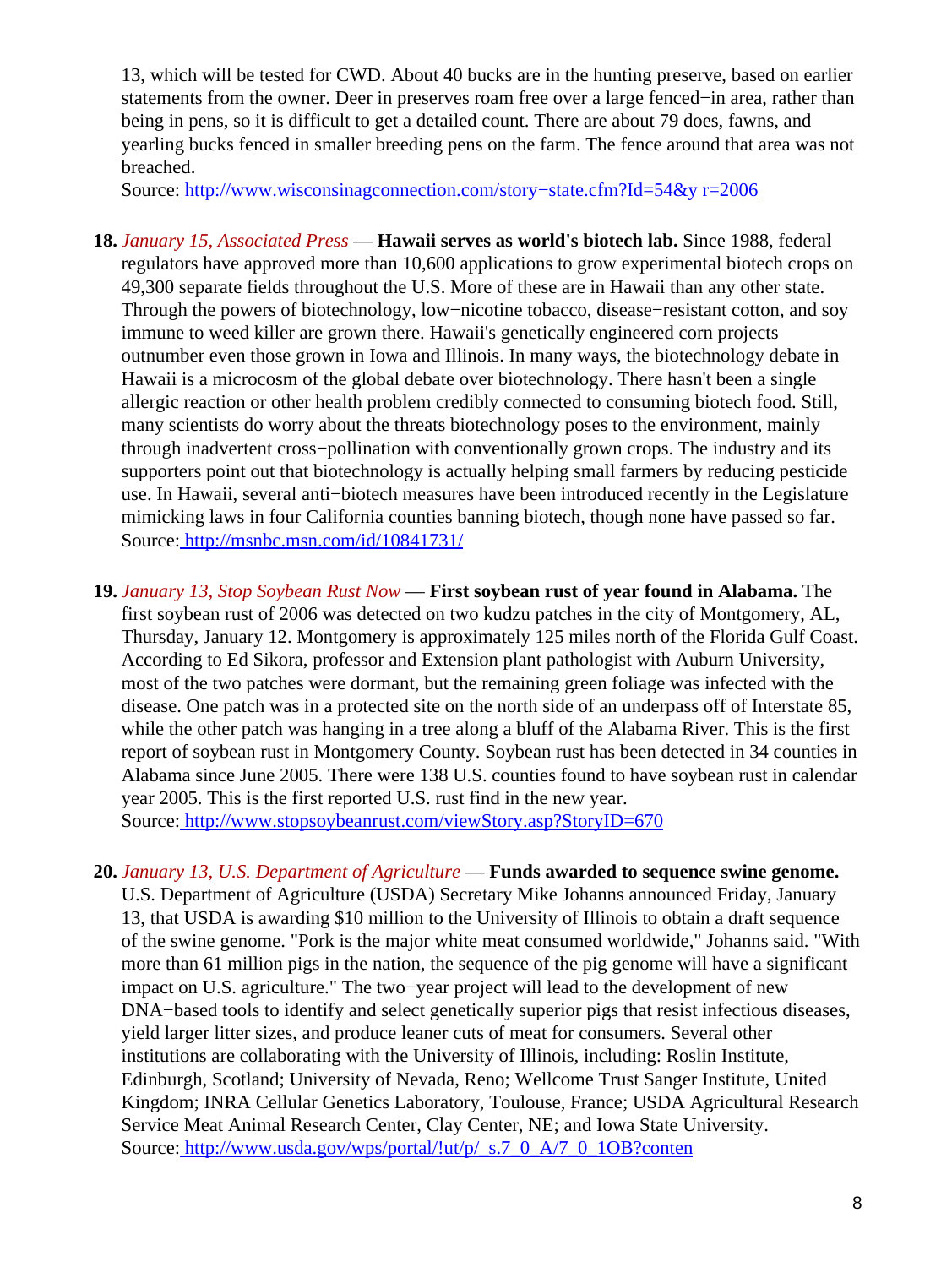[tidonly=true&contentid=2006/01/0005.xml](http://www.usda.gov/wps/portal/!ut/p/_s.7_0_A/7_0_1OB?contentidonly=true&contentid=2006/01/0005.xml)

**21.** *January 12, Animal and Plant Health Inspection Service* — **Proposal to amend tuberculosis regulations for re−accreditation test for captive cervids.** The U. S. Department of Agriculture's Animal and Plant Health Inspection Service (APHIS) is proposing the following amendments to regulations regarding bovine tuberculosis (TB) in captive cervids: increasing, by one year, the term for which accredited herd status is valid; to allow re−accreditation tests to be performed within 33−39 months of the anniversary date and removing references to the blood TB test. APHIS also is proposing to reduce, from three tests to two, the number of consecutive negative official TB tests. These tests are required of all eligible captive cervids in a herd before the herd can be eligible for recognition as being accredited. Amending the regulations to extend the period between re−accreditation tests, as well as reducing the number of consecutive negative, official TB tests, will reduce testing costs for herd owners, lessen the potential for animal injury or death during testing, and lower administrative costs for state and federal regulatory agencies. Bovine TB is a contagious and infectious disease caused by Mycobacterium bovis. It affects cattle, bison, deer, elk, goats, and other warm−blooded species. Source[: http://www.aphis.usda.gov/newsroom/content/2006/01/tbregs.sh tml](http://www.aphis.usda.gov/newsroom/content/2006/01/tbregs.shtml)

#### [[Return to top](#page-0-1)]

### <span id="page-8-0"></span>**Food Sector**

**22.** *January 16, USAgNet* — **European panel approves enhanced corn.** The European Commission Friday, January 13, announced that it has approved the use of Monsanto's YieldGard Rootworm corn (MON 863) and its processed products as food and food ingredients under the Novel Foods Regulation. With this announcement, the European Union (EU) authorizes the immediate use of YieldGard Rootworm for human consumption. today's decision is expected to be published in the Official Journal of the European Communities in the coming weeks. In addition, the EU Commission also granted import feed and processing approval of YieldGard Plus, which is a hybrid stack of YieldGard Rootworm (MON 863) with YieldGard Corn Borer (MON 810). YieldGard Plus is currently under review by the EU for use in food and food ingredients. The European Commission's ruling does not include the approval of YieldGard Rootworm corn or YieldGard Plus for cultivation in the EU or the import approval for any YieldGard Rootworm combined trait products. YieldGard Rootworm corn contains a protein from Bacillus thuringiensis (Bt — a common soil microbe) that specifically targets corn rootworm larvae, allowing the corn plant to naturally protect its roots against the damaging corn rootworm. The U.S. Department of Agriculture estimates that this pest causes one billion dollars in lost revenue annually to the U.S. corn crop.

Source[: http://www.usagnet.com/story−national.cfm?Id=61&yr=2006](http://www.usagnet.com/story-national.cfm?Id=61&yr=2006)

**23.** *January 14, Associated Press* — **Korea to allow some U.S. beef.** South Korea agreed Friday, January 13, to resume shipments of U.S. beef, which had been prohibited since the December 2003 discovery of mad cow disease in the U.S. But senior U.S. officials pressed South Korea to lift some of the conditions that will continue to keep out almost half of traditional American beef exports. South Korea continues to prohibit ribs and other bone−in beef, which keeps closed about 45 percent of the potential market. South Korea was worth \$815 million to U.S. producers in the year before the ban. The country once was the third−biggest customer of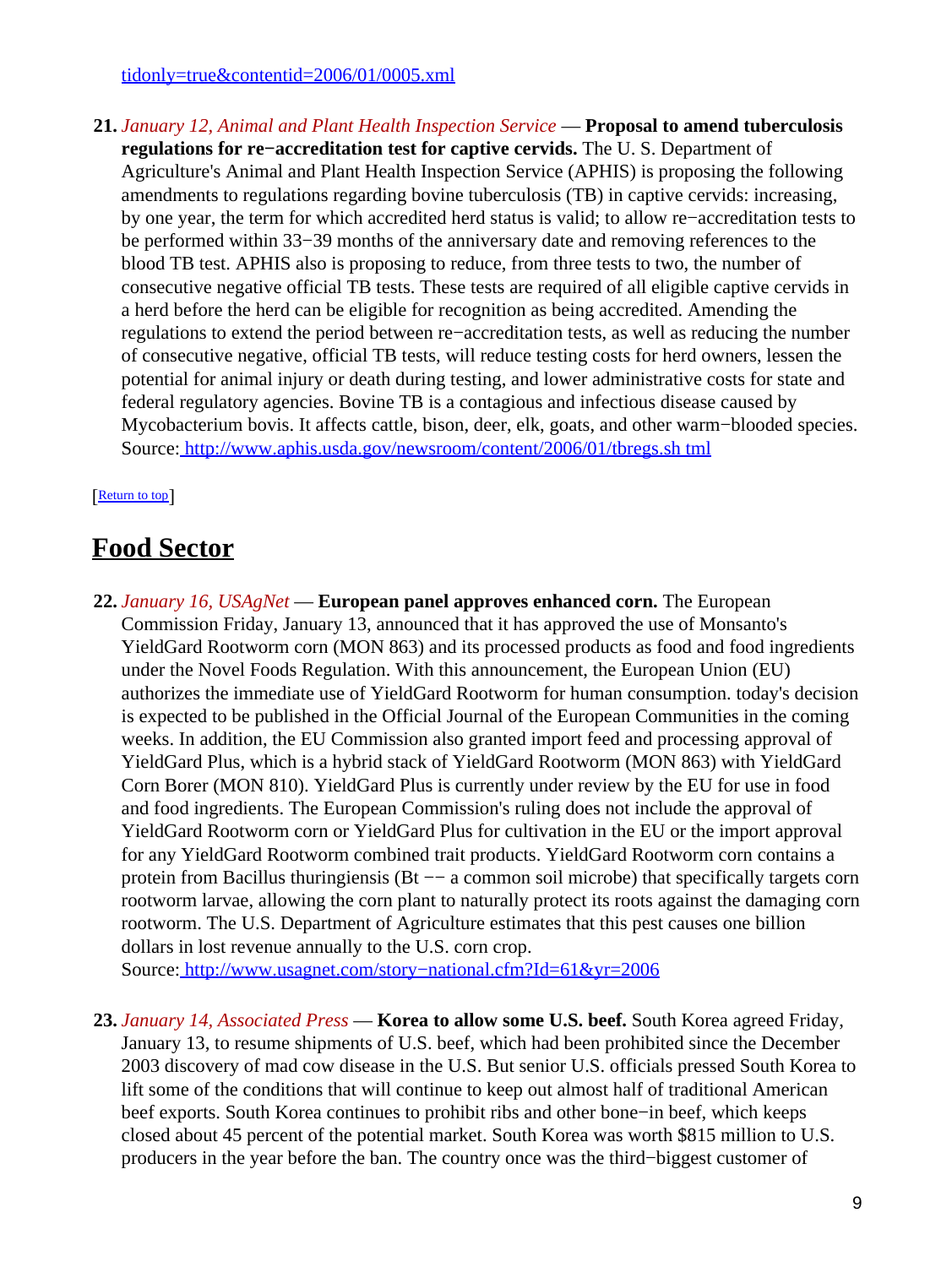American beef behind Japan and Mexico. Source[: http://www.dfw.com/mld/dfw/news/13626478.htm](http://www.dfw.com/mld/dfw/news/13626478.htm)

[[Return to top](#page-0-1)]

## <span id="page-9-0"></span>**Water Sector**

**24.** *January 12, Associated Press* — **Arizona could have its driest winter season in centuries.** As much of Arizona enters an 11th year of drought conditions, the state could experience its driest winter season in centuries. Arizona's mountains are virtually bare, with snowpack conditions worse than they were at the same time in 2002 −− a year that set records as one of the driest in five centuries. Rural areas are bracing for water shortages by early summer if rains don't come. January and February typically bring much of the snow needed to refill reservoirs and keep rivers and forests healthy. But a stubborn weather pattern has been steering every storm north of Arizona so far this winter. The Salt and Verde rivers' watersheds received just 0.14 of an inch of rain in November and December, and none has fallen in Phoenix since October 18. The state Department of Water Resources has begun meeting with local leaders under a drought plan produced two years ago by a governor's task force. That process, led in part by a newly appointed statewide drought coordinator, is expected to take on added importance as rural communities seek guidance in creating drought and conservation blueprints. Source[: http://www.usatoday.com/weather/climate/2006−01−12−arizona−d rought\\_x.htm](http://www.usatoday.com/weather/climate/2006-01-12-arizona-drought_x.htm)

[[Return to top](#page-0-1)]

## <span id="page-9-1"></span>**Public Health Sector**

**25.** *January 16, Reuters* — **Indonesian girl dies of bird flu, local test shows.** A 13−year−old Indonesian girl died of bird flu at the weekend while two others from her family have tested positive for the H5N1 virus, a health ministry official said on Monday, January 16, citing the results of local tests. If confirmed by outside laboratories recognized by the World Health Organization, the case would take total known deaths in Indonesia from the avian flu to 13 and the number who have had bird flu to 20. "We found three positive bird flu cases in one family coming from Indramayu, West Java," the official, Hariadi Wibisono, said. He said the girl died in an Indramayu hospital while her 15−year−old sister and 3−year−old brother had been sent for treatment at a hospital in Jakarta designated to treat bird flu patients. "A lot of fowls died around the neighborhood where they lived. But we don't know yet whether these fowls were carrying the virus. We sent a team there to investigate this morning." Source[: http://today.reuters.com/news/newsArticle.aspx?type=worldNew](http://today.reuters.com/news/newsArticle.aspx?type=worldNews&storyID=2006-01-16T032756Z_01_SP237235_RTRUKOC_0_US-BIRDFLU-INDONESIA.xml&archived=False)

s&storyID=2006-01-16T032756Z\_01\_SP237235\_RTRUKOC\_0\_US-BIRDFL [U−INDONESIA.xml&archived=False](http://today.reuters.com/news/newsArticle.aspx?type=worldNews&storyID=2006-01-16T032756Z_01_SP237235_RTRUKOC_0_US-BIRDFLU-INDONESIA.xml&archived=False)

**26.** *January 15, Agence France−Presse* — **British investigators seize massive haul of suspected stolen bird flu drug.** British investigators have seized an estimated 500,000 stg haul of a suspected stolen batch of the anti−viral drug Tamiflu, which is manufactured by Swiss pharmaceuticals company Roche Holding AG. Officers from the government's Medicines and Healthcare Products Regulatory Agency (MHRA) carried out a raid at an undisclosed address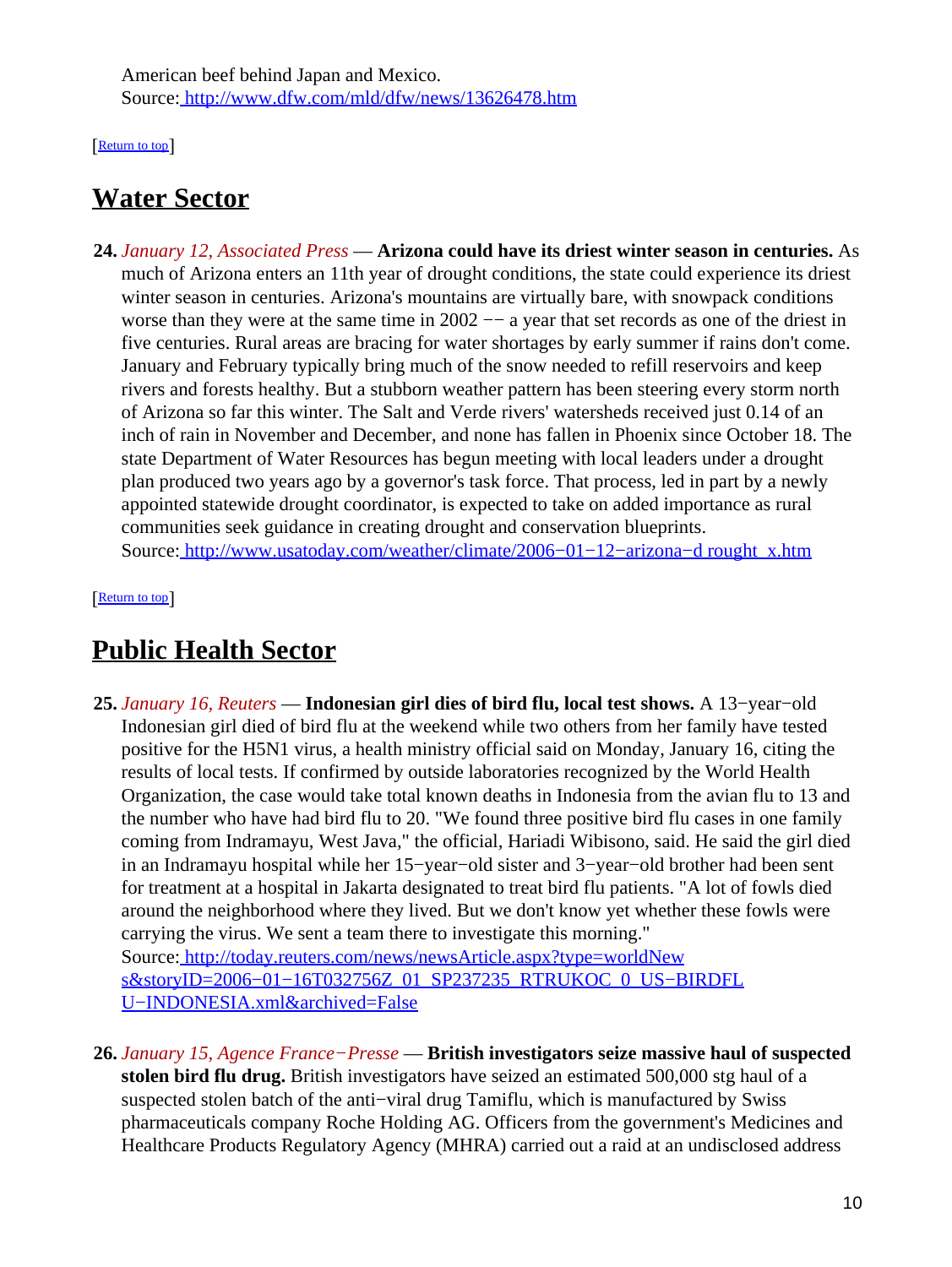in London Wednesday, January 11, and confiscated 5,000 packets of the drug. Results of tests on the batch, which was being sold on the Internet, are expected in the next two weeks, an MHRA spokesperson said, but signs were the drug -− believed to be the most effective against bird flu −−was genuine. The MHRA probe is part of an international crackdown on the trade in either fake or black market Tamiflu across Europe and beyond. Source[: http://www.forbes.com/work/feeds/afx/2006/01/15/afx2450802.h tml](http://www.forbes.com/work/feeds/afx/2006/01/15/afx2450802.html)

**27.** *January 15, Agence France−Prese* — **Girl dead of suspected bird flu tests negative, brother confirmed with virus.** Initial tests on a 12−year−old girl who died of bird flu−like symptoms in Van, Turkey, are negative for the H5N1 strain of the virus, but her five−year−old brother has tested positive, the health ministry announced. Tests on Muhammed Ozcan, whose sister Fatma died Sunday, January 15, at the Van University Hospital, came back positive, the ministry said in a statement. "The preliminary tests on Fatma are negative, however," said the document, which added that other tests would be carried out. Fatma's case recalled that of another child, 11−year−old Hulya Kocyigit, one of three siblings from the eastern town of Dogubeyazit to have died from avian influenza. Experts initially said Hulya's brother and sister, aged 14 and 15, had tested positive for H5N1, but she had not −− further tests revealed bird flu as the cause of her death several days later. Muhammed became the 19th person, including the three who have already died, to be infected by the disease in Turkey and outside eastern Asia, where nearly 80 people have died since 2003. The current outbreak emerged in Dogubeyazit in late December and spread across the country. It has now been reported in nearly a third of Turkey's 81 provinces.

Source[: http://news.yahoo.com/s/afp/20060115/hl\\_afp/healthfluturkey\\_ 060115164540](http://news.yahoo.com/s/afp/20060115/hl_afp/healthfluturkey_060115164540)

**28.** *January 14, U.S. Centers for Disease Control and Prevention* — **CDC recommends against the use of two drugs for the treatment of influenza.** While the primary strategy for preventing complications of influenza infections is annual vaccination, antiviral medications with activity against influenza viruses can be effective for the prophylaxis and treatment of influenza. Two classes of antivirals are currently available—the M2 ion channel inhibitors (i.e., the two adamantanes amantadine and rimantadine) and the neuraminidase inhibitors (i.e., oseltamivir and zanamivir). The neuraminidase inhibitors are effective for the treatment and prophylaxis of influenza A and B, while the adamantanes are only active against influenza A viruses. This alert provides new information about the resistance of influenza viruses currently circulating in the U.S. to the adamantanes, and it makes an interim recommendation that these drugs not be used during the 2005–06 influenza season. The U.S. Centers for Disease Control and Prevention (CDC) is providing an interim recommendation that neither amantadine nor rimandatine be used for the treatment or prophylaxis of influenza A in the U.S. for the remainder of the 2005–06 influenza season. During this period, oseltamivir or zanamivir should be selected if an antiviral medication is used for the treatment and prophylaxis of influenza. Source[: http://www.cdc.gov/flu/han011406.htm](http://www.cdc.gov/flu/han011406.htm)

#### **29.** *January 13, Washington File* — **New Ebola therapy protects animals from lethal disease.**

Scientists at the U.S. Army Medical Research Institute of Infectious Diseases (USAMRIID) in Maryland have developed a successful strategy for interfering with Ebola virus infection that protected 75 percent of rhesus monkeys exposed to the lethal disease. This is the first successful anti−viral intervention against RNA filoviruses like Ebola in monkeys. The findings could serve as the basis for a new approach to developing quickly virus−specific therapies for known,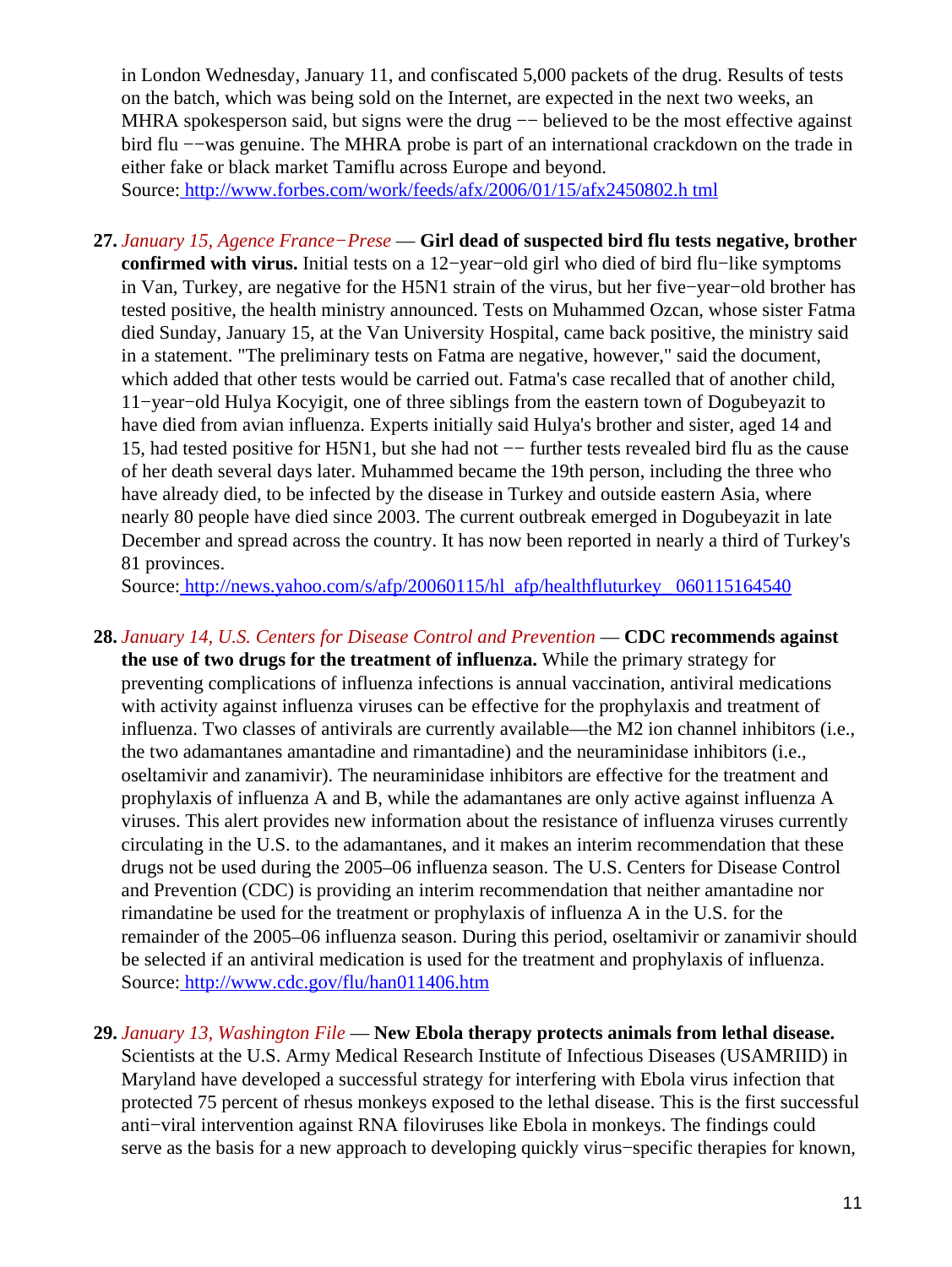emerging, and genetically engineered pathogens. "One advantage of this strategy is that it directly targets the virus," said Kelly Warfield, one of the study authors. "With Ebola infection, the virus grows so fast that it overtakes the host immune system," he added. "What we did, essentially, was to hold off the viral replication long enough for the host to mount an immune response and clear the virus." The term filo means "threadlike" in Latin. Filoviruses –– among the most lethal and destructive known −– cause viral hemorrhagic fevers, characterized by massive bleeding from every opening in the body. The Ebola virus is infectious by transmission through the air, although it is more commonly spread through blood and bodily fluids. It is a global health threat and a potential agent of biological warfare or terrorism. Ebola information: [http://www.cdc.gov/ncidod/dvrd/spb/mnpages/dispages/ebola.ht m](http://www.cdc.gov/ncidod/dvrd/spb/mnpages/dispages/ebola.htm) Source[: http://usinfo.state.gov/xarchives/display.html?p=washfile−en](http://usinfo.state.gov/xarchives/display.html?p=washfile-english&y=2006&m=January&x=20060113160459lcnirellep0.206535&t=livefeeds/wf-latest.html) glish&y= $2006$ &m=January&x= $20060113160459$ lcnirellep0.206535&t= [livefeeds/wf−latest.html](http://usinfo.state.gov/xarchives/display.html?p=washfile-english&y=2006&m=January&x=20060113160459lcnirellep0.206535&t=livefeeds/wf-latest.html)

[[Return to top](#page-0-1)]

### <span id="page-11-0"></span>**Government Sector**

**30.** *January 16, Herald Net (WA)* — **Judging courthouse safety.** On a typical business day, up to thousands of visitors funnel through a narrow security screening area at the east entrance of Washington's Snohomish County Courthouse. Contract security workers use an X−ray machine to check bags, umbrellas and other packages. People walk through a metal detector so that weapons, or things that could be used as weapons, are not carried into the building. The technology should assure visitors and workers that they are safe inside. But Snohomish County judges and administration want to be sure. That's why a consultant was hired to study security procedures at the courthouse in downtown Everett and at the Denney Juvenile Justice Center in north Everett to determine if changes are wise. The question of security screening itself surfaced in Everett and elsewhere in Washington in 1995 after a man carried a pistol into the King County Courthouse, confronted his pregnant wife outside a divorce court and shot her and two of her friends to death. Persistent security concerns include having too few marshals available in the courthouse, and allowing courthouse employees to use separate entrances to get into the building without screening, Superior Court Administrator Dick Carlson said. Source[: http://heraldnet.com/stories/06/01/16/100loc\\_a1courtsecure00 1.cfm](http://heraldnet.com/stories/06/01/16/100loc_a1courtsecure001.cfm)

[[Return to top](#page-0-1)]

# <span id="page-11-1"></span>**Emergency Services Sector**

**31.** *January 15, The Courier (IA)* — **Iowa officials hold emergency response drill.** A simulated explosion on the Wartburg College campus in Waverly, IA, Saturday, January 14, tested Bremer County's emergency response system. In the scenario, about 20 victims were injured or killed in an explosion. Wartburg security, Waverly police, Waverly Fire Department and services from Janesville, Denver, Tripoli, Frederika, Shell Rock and Plainfield participated. Waverly Health Center also tested its ability to handle a surge of patients as victims. From start to finish it took the 70 rescue personnel about one hour to clear the library building of injured and dead victims. Immediately following the drill, rescue personnel met to discuss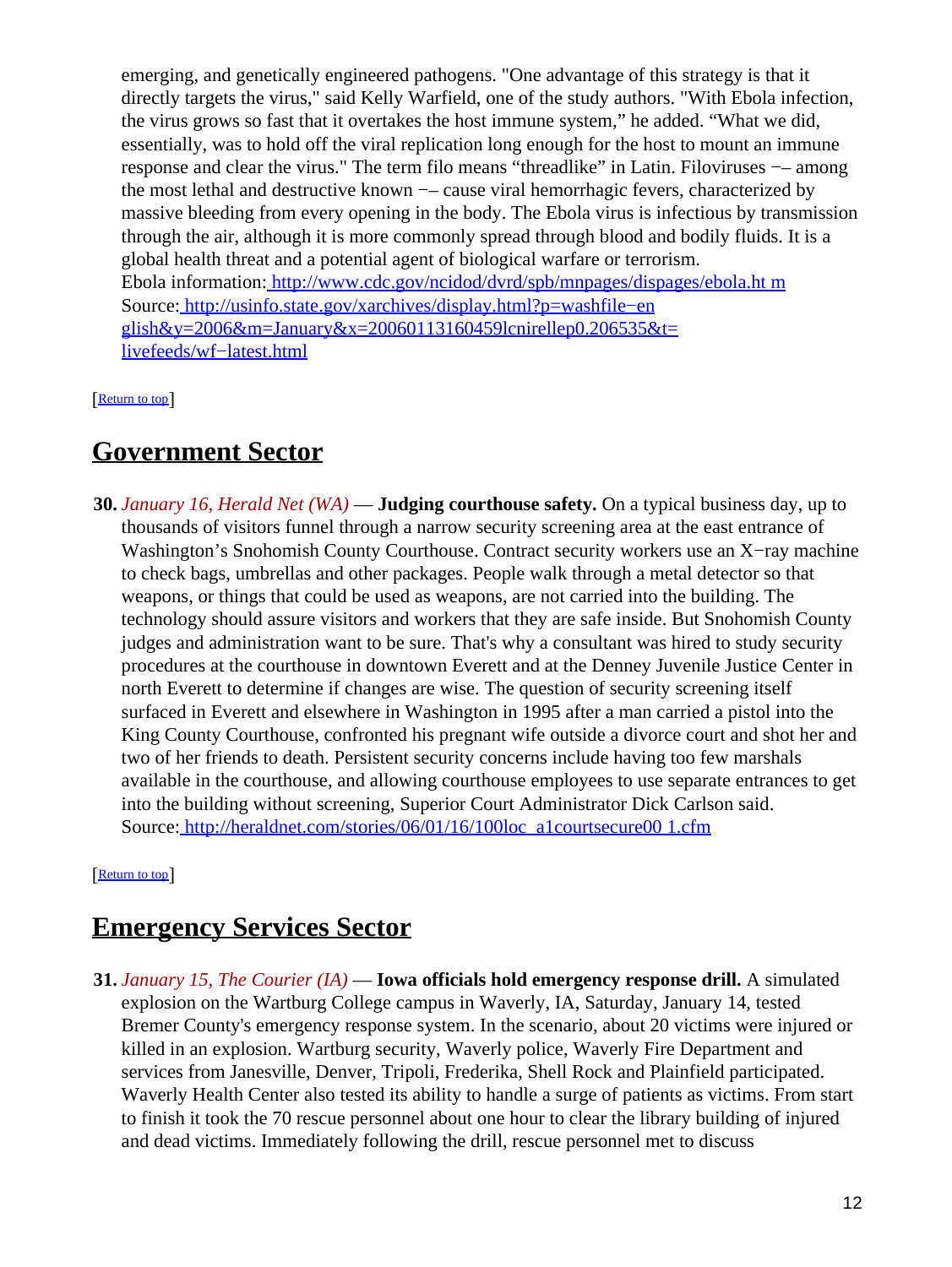performance. Waverly police department Sgt. Gary Rieck discovered areas of campus where he could not receive radio communications. Other personel discovered weaknesses of interagency communications. Kip Ladage, Bremer County Emergency management coordinator, said the next step will be to take the information and discuss how they could improve disaster response. One improvement might be to reprogram radios or even buy new communications equipment. Wartburg Communications Arts Department members video recorded the exercise and will create a training video for firefighters and ambulance crew.

Source[: http://www.wcfcourier.com/articles/2006/01/15/news/metro/f50](http://www.wcfcourier.com/articles/2006/01/15/news/metro/f50ae73972a7fb44862570f70015f25a.txt) [ae73972a7fb44862570f70015f25a.txt](http://www.wcfcourier.com/articles/2006/01/15/news/metro/f50ae73972a7fb44862570f70015f25a.txt)

#### [Return to top](#page-0-1)

## <span id="page-12-0"></span>**Information Technology and Telecommunications Sector**

**32.** *January 14, Security Focus* — **Cisco IP Phone 7940 remote denial of service vulnerability.** Cisco IP Phone 7940 is prone to a remote denial of service vulnerability. Cisco has released a security notice to address this issue. Version 7.1(1) firmware for affected devices are now capable of throttling incoming connections, and will not reset themselves when attacked. Please see the referenced advisory for further information on obtaining fixed firmware. Cisco Security Notice[: http://www.cisco.com/warp/public/707/cisco−response−20060113](http://www.cisco.com/warp/public/707/cisco-response-20060113-ip-phones.shtml) [−ip−phones.shtml](http://www.cisco.com/warp/public/707/cisco-response-20060113-ip-phones.shtml) Source[: http://www.securityfocus.com/bid/16200/references](http://www.securityfocus.com/bid/16200/references)

**33.** *January 14, Washington Post* — **Iraqi telecom chief seeks to build from scratch.** The Iraqi telecom system was one of the most rudimentary in the Middle East under Saddam Hussein, with roughly one million land lines for a population of about 26 million and no mobile−phone networks. Today, the Iraqis are trying to leapfrog generations of technology by going straight to an advanced wireless phone system. According to Siyamend Z. Othman, Iraq's top telecommunications regulator, there are between four million and four and a half million mobile−phone subscribers, up from zero when the U.S.−led invasion began nearly three years ago. According to U.S. estimates, the number of landlines, which fell by several hundred thousand because of U.S. bombing, now slightly exceeds the prewar level. Setting up cell towers is cheaper and easier than rolling phone lines to every home in Iraq, which has three main mobile providers −− all regional, rather than Western, companies −− working overtime. One saving grace that the new telecom infrastructure has largely been spared insurgent attacks for a simple reason: The terrorists want phone service, too. Othman said that what he needs most are trained professionals as the government works to provide service to a population starved of communications under Hussein.

Source[: http://www.washingtonpost.com/wp−dyn/content/article/2006/01](http://www.washingtonpost.com/wp-dyn/content/article/2006/01/13/AR2006011301747.html) [/13/AR2006011301747.html](http://www.washingtonpost.com/wp-dyn/content/article/2006/01/13/AR2006011301747.html)

**34.** *January 13, Register (United Kingdom)* — **Anti−spyware group defines detection guidelines.** The Anti−Spyware Coalition (ASC), an alliance of software companies, security firms and consumer organizations, has agreed a set of guidelines on detecting invasive finalized spyware. The final draft of the ASC's "risk−modeling description" aims to give an objective criteria on whether a program is malign. A draft of this description was thrown open for public comment in October and the final version that's emerged is essentially an expanded and polished version.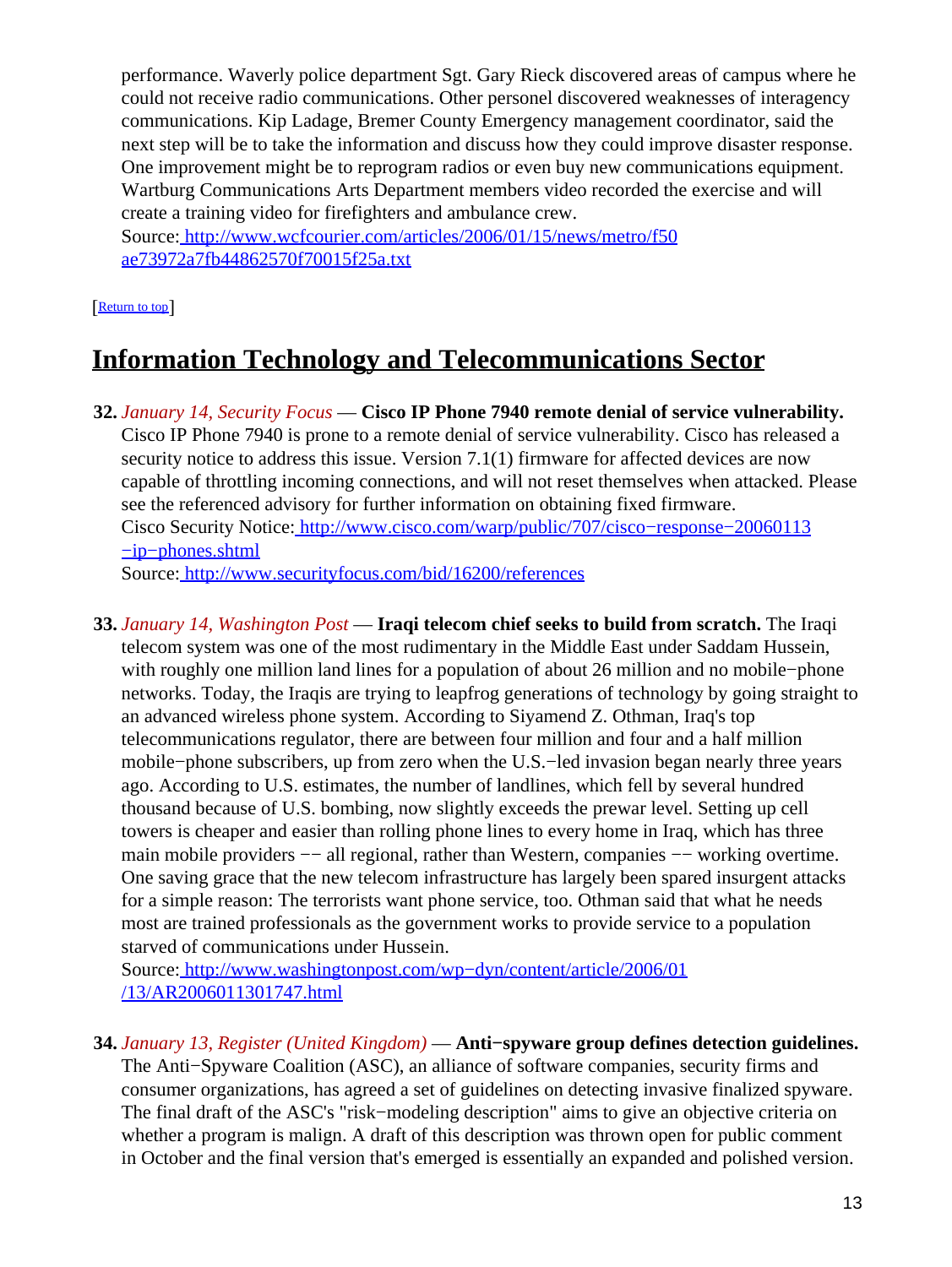The group defines spyware and other potentially unwanted technologies as deployed without appropriate user consent and/or implemented in ways that impair user control over: material changes that affect their user experience, privacy, or system security; use of their system resources, including what programs are installed on their computers; and/or collection, use, and distribution of their personal or other sensitive information. In addition, ASC finalized the list of speakers for its first public meeting which is due to take place on Thursday, February 9, at the Hyatt Capitol Hill in Washington, DC. Federal Trade Commission (FTC) Chairman Deborah Platt Majoras will keynote at the single day event, which will also feature federal regulators, and top state technology and law enforcement officials. Source[: http://www.theregister.co.uk/2006/01/13/anti\\_spyware/](http://www.theregister.co.uk/2006/01/13/anti_spyware/)

**35.** *January 13, New York Times* — **Federal agency shuts down contractors site.** The General Services Administration (GSA) has shut a Website for government contractors after a computer industry consultant reported that he was able to view and modify corporate and financial information submitted by vendors. The security flaw, which could have permitted contractor fraud, was reported to the agency's inspector general on December 22, but almost three weeks passed before the system was taken offline Wednesday afternoon, January 11. The GSA is the federal agency responsible for procuring equipment and services, including computer security technology, making the lapse all the more striking. The agency said it believed that the flaw had not been exploited by intruders or by authorized users. It is not clear how long the problem existed. The Website, called eOffer, was introduced in May 2004 to let companies respond electronically to requests for proposals for computer technology services and products. Computer security consultants said the flaws could have had consequences ranging from corporate espionage to bid tampering. They also said the agency now faced the challenge of verifying the accuracy of contracting data. The site remained inoperative Friday morning, January 13, with a posted message stating: "The eOffer system is down for maintenance. Please pardon the inconvenience, thank you."

Source[: http://www.nytimes.com/cnet/CNET\\_2100−1029\\_3−6026809.html](http://www.nytimes.com/cnet/CNET_2100-1029_3-6026809.html)

#### **36.** *January 13, FrSIRT* — **Toshiba Bluetooth stack file upload directory traversal**

**vulnerability.** A vulnerability has been identified in Toshiba Bluetooth Stack, which could be exploited by remote attackers to place malicious files to arbitrary locations. Analysis: This is due to an input validation error in the OBEX Push services when processing uploaded files containing specially crafted file names, which could be exploited by attackers to upload malicious files to specific locations on an affected system by convincing a user to accept a connection request. The FrSIRT is not aware of any official supplied patch for this issue. Source[: http://www.frsirt.com/english/advisories/2006/0184](http://www.frsirt.com/english/advisories/2006/0184)

#### **37.** *January 13, Tech Web* — **Million Dollar Homepage targeted in huge denial of service**

**attack.** The Million Dollar Homepage, an ad gimmick created by British college student Alex Tew that brought more than \$1 million to its 21–year–old creator, was under a massive denial of service attack Friday, January 13, the Website's hosting company said. Tens of thousands of computers controlled by an unknown group or person overwhelmed the site's servers with requests. The site was up Friday due to the voluntary efforts of the hosting company, InfoRelay Online Systems Inc. Tew drew international attention when his September idea to sell a million pixels on his homepage for a \$1 each to advertisers took off. The attack stemmed from a network of computers, called a botnet, that were infected with Trojans or other malicious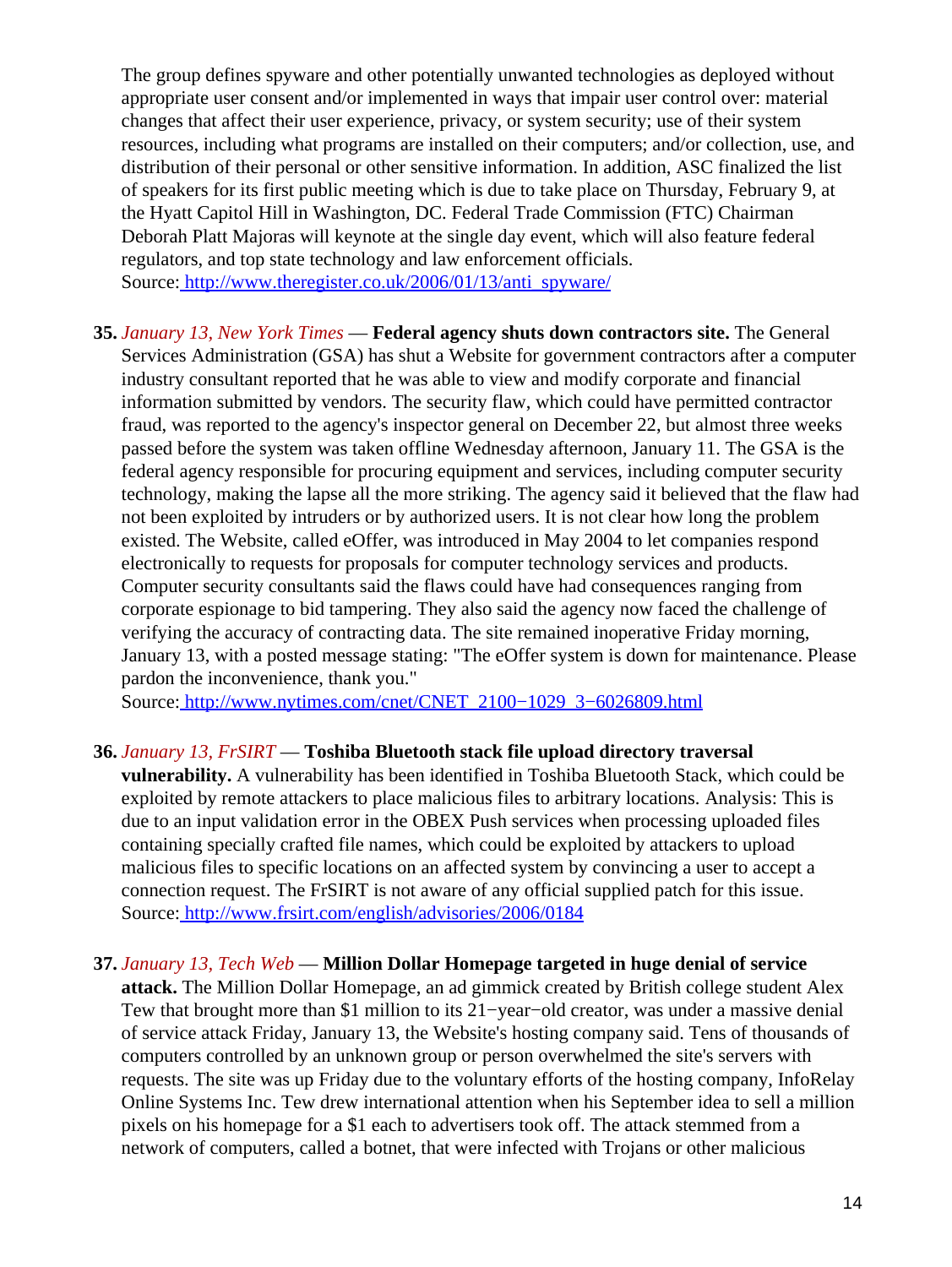software distributed over the Internet, Russell Weiss, vice president of technical services for InfoRelay, said. The attack started Wednesday night, January 11, growing by early Thursday, January 12, into a zombie army of possibly as many as 100,000 computers from all over the world, Weiss said. Weiss did not know where the attack originated, or whether it was part of an extortion scheme.

Source[: http://www.washingtonpost.com/wp−dyn/content/article/2006/01](http://www.washingtonpost.com/wp-dyn/content/article/2006/01/13/AR2006011300210.html) [/13/AR2006011300210.html](http://www.washingtonpost.com/wp-dyn/content/article/2006/01/13/AR2006011300210.html)

- **38.** *January 12, FrSIRT* — **Cisco Aironet Wireless Access Points denial of service vulnerability.** A vulnerability has been identified in Cisco Aironet Wireless Access Points (AP) running IOS, which may be exploited by remote attackers to cause a denial of service. This flaw is due to an error in the management interface that does not properly handle spoofed ARP (Address Resolution Protocol) messages, which could be exploited by an attacker who has successfully associated with a vulnerable device to exhaust all available memory resources and cause a denial of service. Solution: Upgrade to Cisco IOS version 12.3−7−JA2: [http://www.cisco.com/public/sw−center/sw−wireless.shtml.](http://www.cisco.com/public/sw-center/sw-wireless.shtml.) Source[: http://www.frsirt.com/english/advisories/2006/0176](http://www.frsirt.com/english/advisories/2006/0176)
- **39.** *January 12, Internet News* — **IBM, Sony, Toshiba build on cell deal.** IBM, Sony and Toshiba are renewing their joint chip development, extending it with a new, five−year term. The companies said the extension will enable them to work on 32 nanometer related research and advanced process technologies. "By extending this relationship to the next−generation of process technologies and deepening our partnership at the research level, we expect to increase the pace of development for major technology advances," said Lisa Su, vice president of semiconductor research and development at IBM. Sony's, IBM's and Toshiba's roots are deep. Since 2001, the partners have collaborated on 90 and 65 nanometer based process technologies, including the "Cell" microprocessor, which became available last February. Source[: http://www.internetnews.com/dev−news/article.php/3577136](http://www.internetnews.com/dev-news/article.php/3577136)

### **Internet Alert Dashboard**

**DHS/US−CERT Watch Synopsis**

<span id="page-14-0"></span>**Over the preceding 24 hours, there has been no cyber activity which constitutes an unusual and significant threat to Homeland Security, National Security, the Internet, or the Nation's critical infrastructures.**

**US−CERT Operations Center Synopsis:** US−CERT is aware of an active malicious website that exploits a vulnerability in the Sun Java JRE. The initial report led US−CERT to believe the website was exploiting VU#974188. After further analysis, it was determined that the actual vulnerability being exploited was VU#760344. This vulnerability allows a Java Applet to bypass java security settings. Once these checks are bypassed, a remote attacker may be able to exploit this vulnerability to execute arbitrary code on the host machine.

More information about these vulnerabilities can be found in the following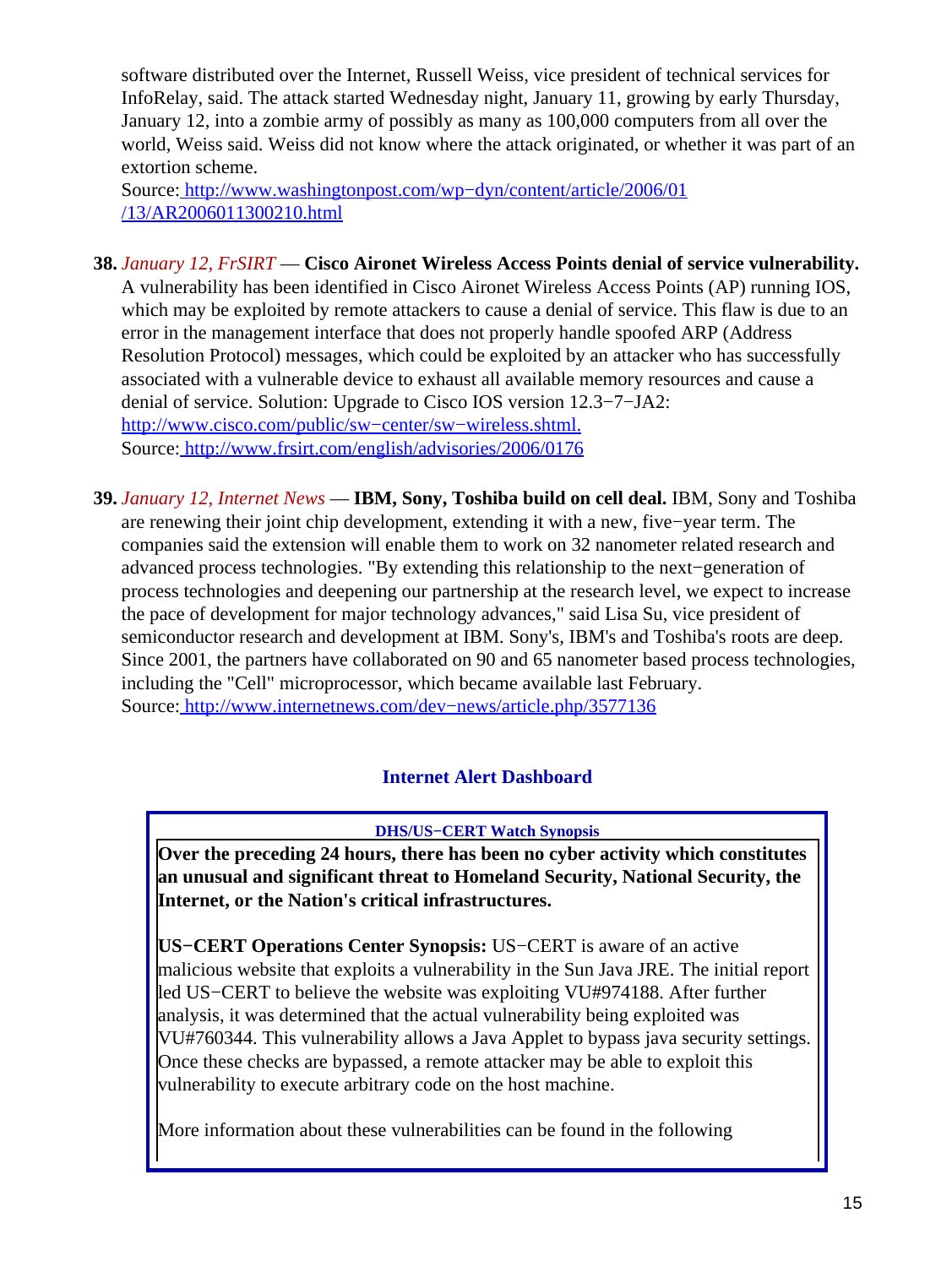|                                                                                                                        | US-CERT Vulnerability Notes:                                                                                                                              |  |
|------------------------------------------------------------------------------------------------------------------------|-----------------------------------------------------------------------------------------------------------------------------------------------------------|--|
| VU#760344 Sun Java Plug-in fails to restrict access to private Java packages:<br>http://www.kb.cert.org/vuls/id/760344 |                                                                                                                                                           |  |
|                                                                                                                        | VU#974188 Sun Java Runtime Environment "reflection" API privilege elevation<br>vulnerabilities: http://www.kb.cert.org/vuls/id/974188                     |  |
|                                                                                                                        | US–CERT strongly encourages users and administrators to review the following<br>mitigation to address this vulnerability as soon as possible:             |  |
|                                                                                                                        | Upgrade to the latest JRE                                                                                                                                 |  |
|                                                                                                                        | Do not access Java Applets from untrusted sources                                                                                                         |  |
|                                                                                                                        | Disable Java support in web browsers                                                                                                                      |  |
|                                                                                                                        | <b>Current Port Attacks</b>                                                                                                                               |  |
| Top 10                                                                                                                 | 1026 (win-rpc), 34285 (---), 6881 (bittorrent), 445 (microsoft-ds), 25                                                                                    |  |
|                                                                                                                        |                                                                                                                                                           |  |
| <b>Target</b>                                                                                                          | (smtp), 27015 (halflife), 139 (netbios–ssn), 135 (epmap), 80 (www),                                                                                       |  |
| <b>Ports</b>                                                                                                           | 113 (auth)                                                                                                                                                |  |
|                                                                                                                        | Source: http://isc.incidents.org/top10.html; Internet Storm Center                                                                                        |  |
|                                                                                                                        | To report cyber infrastructure incidents or to request information, please contact US-CERT at soc@us-cert.gov or visit<br>their Website: www.us-cert.gov. |  |

# <span id="page-15-0"></span>**Commercial Facilities/Real Estate, Monument &Icons Sector**

**40.** *January 14, Associated Press* — **Engineers race to fix New Orleans levees.** In New Orleans, the apocalyptic clock is ticking — again. Ravaged last year by one hurricane and slapped by the fringes of another, the city faces a 2006 storm season that begins in less than five months −− not much time to repair the tattered ramparts that keep New Orleans from being swallowed by the sea. This year's hurricane season begins June 1. By that date, the U.S. Corps of Engineers expects to have the Crescent City's levees restored to pre−Katrina condition. The job is massive. It will take about four million cubic yards of fill −− a nearly Superdome−sized pile −− to repair the 170 miles of levee destroyed or damaged by Katrina. Ivor van Heerden, a civil engineer at Louisiana State University, said, "We really need to go the step further and start implementing projects now that would make New Orleans safe." Col. Lewis Setliff, the leader of the repair effort, says as commander of Task Force Guardian, his mission is to repair the levees in time for the next hurricane season, and that is what he vows to do. New Orleans will simply have to live through 2006 with roughly the same protection it has had for the past 30 years.

Source[: http://www.newsday.com/news/nationworld/nation/ats−ap\\_us11ja](http://www.newsday.com/news/nationworld/nation/ats-ap_us11jan14,0,3565740.story?coll=ny-leadnationalnews-headlines) [n14,0,3565740.story?coll=ny−leadnationalnews−headlines](http://www.newsday.com/news/nationworld/nation/ats-ap_us11jan14,0,3565740.story?coll=ny-leadnationalnews-headlines)